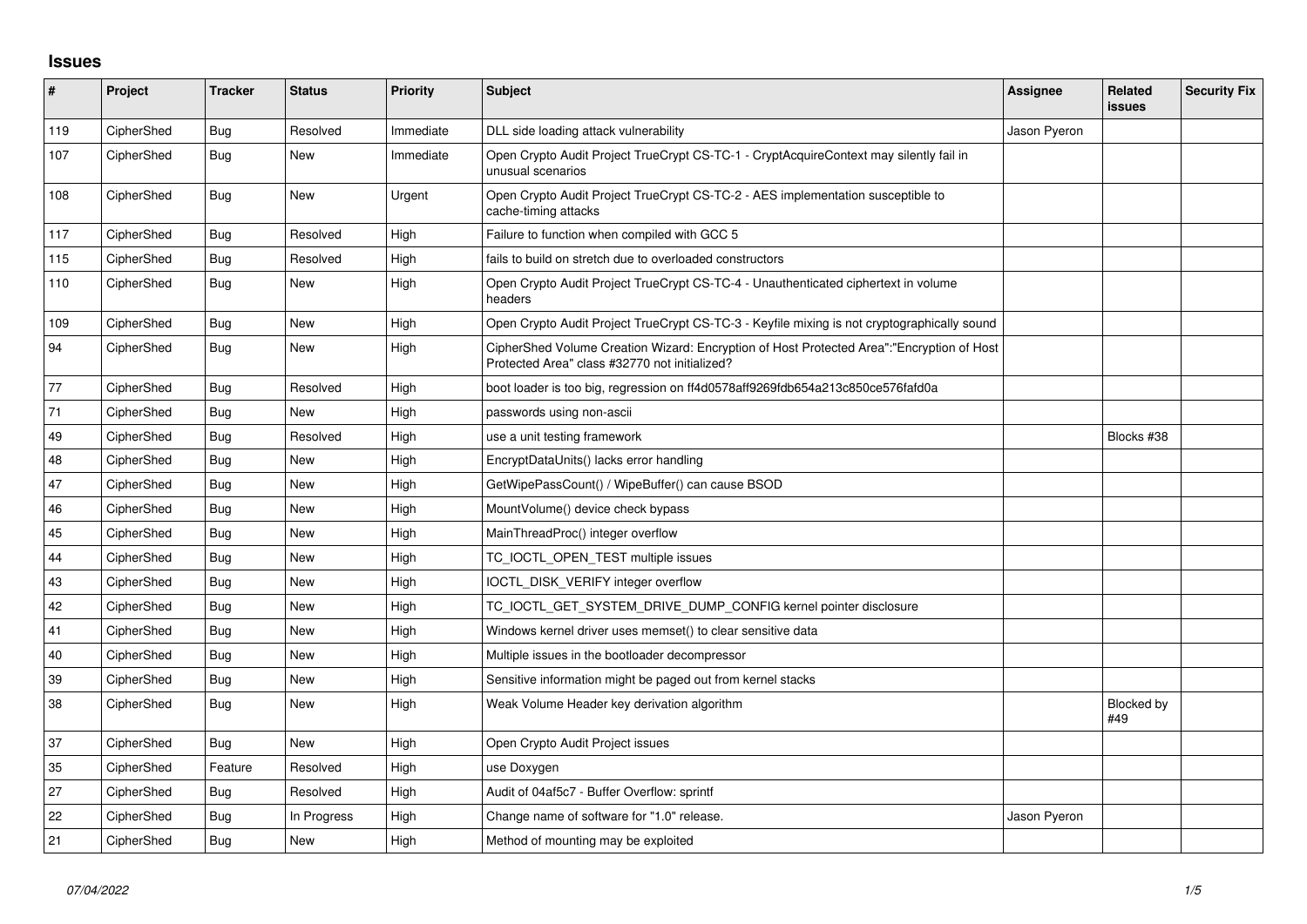| #            | Project    | <b>Tracker</b> | <b>Status</b> | Priority | <b>Subject</b>                                                                                | Assignee      | Related<br>issues | <b>Security Fix</b> |
|--------------|------------|----------------|---------------|----------|-----------------------------------------------------------------------------------------------|---------------|-------------------|---------------------|
| 16           | CipherShed | Task           | New           | High     | Create list of all installed files / registry keys (Windows).                                 | Rocki H       | Related to<br>#2  |                     |
| 127          | CipherShed | <b>Bug</b>     | Resolved      | Normal   | remove #if 0 code                                                                             | Jason Pyeron  |                   |                     |
| 126          | CipherShed | <b>Bug</b>     | Resolved      | Normal   | VS launcher breaks if using multiple VS and the default is not the one for CS                 |               |                   |                     |
| 125          | CipherShed | <b>Bug</b>     | Resolved      | Normal   | Makefile for bootloader fails on case sensitive filesystem                                    |               |                   |                     |
| 124          | CipherShed | Feature        | New           | Normal   | investigate switch to FUDforum from phpBB                                                     |               |                   |                     |
| 123          | CipherShed | Bug            | New           | Normal   | losetup anomaly with OpenSUSE 13.1                                                            |               |                   |                     |
| 122          | CipherShed | Feature        | New           | Normal   | support key escrow                                                                            |               | Related to<br>#68 |                     |
| 121          | CipherShed | Feature        | New           | Normal   | Support "not" burning CD on encrypting disk operation                                         |               | Related to<br>#68 |                     |
| 118          | CipherShed | <b>Bug</b>     | New           | Normal   | upgrading truecrpyt fails if truecrypt is pinned to the taskbar                               |               |                   |                     |
| 116          | CipherShed | <b>Bug</b>     | New           | Normal   | create an option for private/global volume mounting                                           |               |                   |                     |
| 114          | CipherShed | Task           | New           | Normal   | Real, unified makefiles                                                                       | Kyle Marek    |                   |                     |
| 113          | CipherShed | <b>Bug</b>     | Resolved      | Normal   | remove the donate screen from the installer                                                   |               |                   |                     |
| 112          | CipherShed | <b>Bug</b>     | Resolved      | Normal   | uninstall on windows does not list version info                                               |               |                   |                     |
| 111          | CipherShed | <b>Bug</b>     | New           | Normal   | ui does not show free drives below c: e.g. A: or B:                                           | Niklas Lemcke |                   |                     |
| 102          | CipherShed | Feature        | New           | Normal   | support for serial console in bootloader                                                      |               |                   |                     |
| 101          | CipherShed | Bug            | Resolved      | Normal   | boot loader password prompt takes 100% cpu in VM                                              |               |                   |                     |
| 100          | CipherShed | Feature        | New           | Normal   | Suggestion 4-Display the consequences of an action immediately (Immediacy of<br>consequences) |               |                   |                     |
| 99           | CipherShed | Feature        | New           | Normal   | Suggestion 3-Separate required and optional input parameters                                  |               |                   |                     |
| 98           | CipherShed | Feature        | New           | Normal   | Suggestion 2 - Do not misuse native UI controls                                               | Niklas Lemcke |                   |                     |
| 97           | CipherShed | Feature        | New           | Normal   | Suggestion 1 - Do not use unknown terminology                                                 | Niklas Lemcke |                   |                     |
| 96           | CipherShed | Feature        | New           | Normal   | installer to incorporate a post-installation quick-start wizard                               |               |                   |                     |
| 95           | CipherShed | Bug            | New           | Normal   | Platform/SystemException.h and Common/Exception.h define the same class/struct                |               |                   |                     |
| 93           | CipherShed | Feature        | New           | Normal   | support "quick" encrypt for new media (especially flash/SSD)                                  |               |                   |                     |
| 92           | CipherShed | Feature        | New           | Normal   | allow change of cipher/key on encrypted container without decrypting                          |               |                   |                     |
| 91           | CipherShed | Feature        | New           | Normal   | use linked libraries in kernel driver to isolate logical units and later support plugins      |               |                   |                     |
| $ 90\rangle$ | CipherShed | Feature        | New           | Normal   | cipher setting preference file                                                                |               |                   |                     |
| 89           | CipherShed | Feature        | New           | Normal   | Support the Common Criteria Collaborative Protection Profile for Full Disk Encryption         |               |                   |                     |
| 88           | CipherShed | <b>Bug</b>     | New           | Normal   | smart card support for containers                                                             |               |                   |                     |
| 86           | CipherShed | Bug            | Resolved      | Normal   | Make ciphershed window titlebars different                                                    |               |                   |                     |
| 85           | CipherShed | Bug            | New           | Normal   | Digcode.c is 9917 lines long, split it up                                                     |               |                   |                     |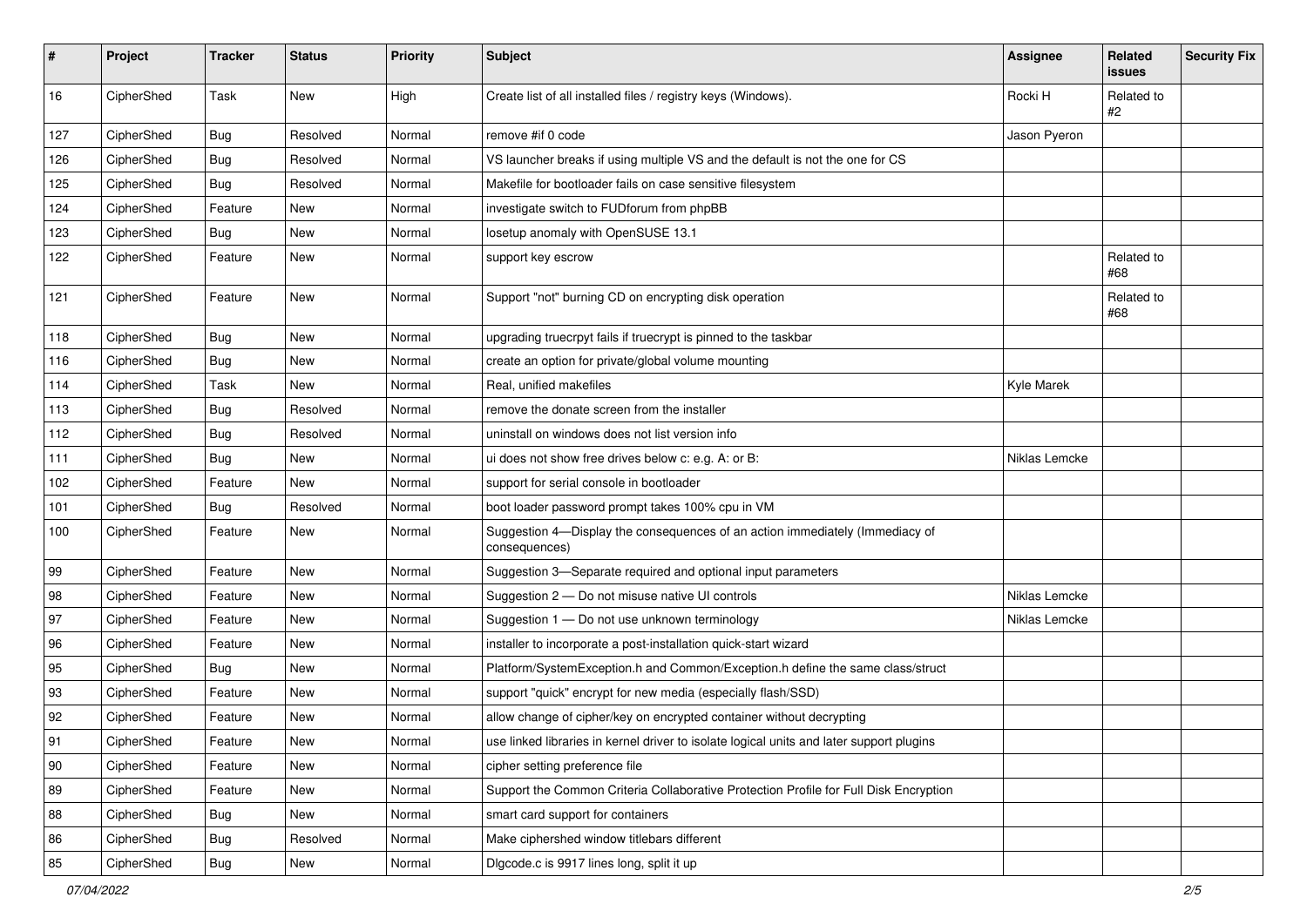| Project    | <b>Tracker</b> | <b>Status</b> | <b>Priority</b> | <b>Subject</b>                                                                                           | <b>Assignee</b> | Related<br><b>issues</b> | <b>Security Fix</b> |
|------------|----------------|---------------|-----------------|----------------------------------------------------------------------------------------------------------|-----------------|--------------------------|---------------------|
| CipherShed | <b>Bug</b>     | <b>New</b>    | Normal          | wcsncpy is subject to buffer overflow                                                                    |                 |                          |                     |
| CipherShed | <b>Bug</b>     | New           | Normal          | deduplicate file names                                                                                   |                 |                          |                     |
| CipherShed | Feature        | New           | Normal          | add sparse file detection to non-windows versions                                                        |                 |                          |                     |
| CipherShed | Feature        | <b>New</b>    | Normal          | Decrypt System drive via commandline                                                                     |                 |                          |                     |
| CipherShed | <b>Bug</b>     | <b>New</b>    | Normal          | update the ciphershed.org website, automatically                                                         |                 |                          |                     |
| CipherShed | <b>Bug</b>     | <b>New</b>    | Normal          | MakeSelfExtractingPackage used in CI cannot have dialog boxes                                            |                 |                          |                     |
| CipherShed | <b>Bug</b>     | <b>New</b>    | Normal          | Hardcoded Build date in Help->About window                                                               |                 |                          |                     |
| CipherShed | <b>Bug</b>     | New           | Normal          | Truecrypt icon showing in taskbar                                                                        |                 |                          |                     |
| CipherShed | <b>Bug</b>     | New           | Normal          | The installation fails, but a message (from windows?) says it succeeds and asks if you want<br>to reboot |                 |                          |                     |
| CipherShed | Feature        | <b>New</b>    | Normal          | track git info in build                                                                                  |                 |                          |                     |
| CipherShed | Feature        | New           | Normal          | print a backup                                                                                           |                 |                          |                     |
| CipherShed | Feature        | New           | Normal          | provide robust API for usermode interaction with kernel driver                                           |                 |                          |                     |
| CipherShed | Feature        | New           | Normal          | pure 64 bit version for windows                                                                          |                 | Related to<br>#63        |                     |
| CipherShed | Task           | <b>New</b>    | Normal          | Rewrite or remove LongReverse in Common/Dlgcode.c                                                        |                 |                          |                     |
| CipherShed | <b>Bug</b>     | New           | Normal          | 64 bit gui on 64 bit systems                                                                             |                 | Related to<br>#65        |                     |
| CipherShed | Feature        | <b>New</b>    | Normal          | Administrative Configuration for Enterprise IT                                                           |                 |                          |                     |
| CipherShed | Feature        | New           | Normal          | optionally support TPM                                                                                   |                 |                          |                     |
| CipherShed | Feature        | New           | Normal          | Enhanced UX - shell extension for container management                                                   |                 | Related to<br>#34        |                     |
| CipherShed | Feature        | New           | Normal          | Skein support                                                                                            |                 |                          |                     |
| CipherShed | Bug            | In Progress   | Normal          | Unified Extensible Firmware Interface (UEFI)                                                             | Jason Pyeron    | Related to<br>#51        |                     |
| CipherShed | <b>Bug</b>     | In Progress   | Normal          | <b>GUID Partition Table (GPT)</b>                                                                        | Jason Pyeron    | Related to<br>#55        |                     |
| CipherShed | Feature        | <b>New</b>    | Normal          | Linux FDE                                                                                                |                 | Related to<br>#5         |                     |
| CipherShed | Feature        | <b>New</b>    | Normal          | support multiple actors to open an encrypted volume                                                      |                 |                          |                     |
| CipherShed | Feature        | New           | Normal          | windows mount point support                                                                              |                 | Related to<br>#60        |                     |
| CipherShed | Feature        | New           | Normal          | windows comamnd line volume creation                                                                     |                 |                          |                     |
| CipherShed | Feature        | <b>New</b>    | Normal          | truecrypt.ch ideas thread                                                                                |                 |                          |                     |
|            |                |               |                 |                                                                                                          |                 |                          |                     |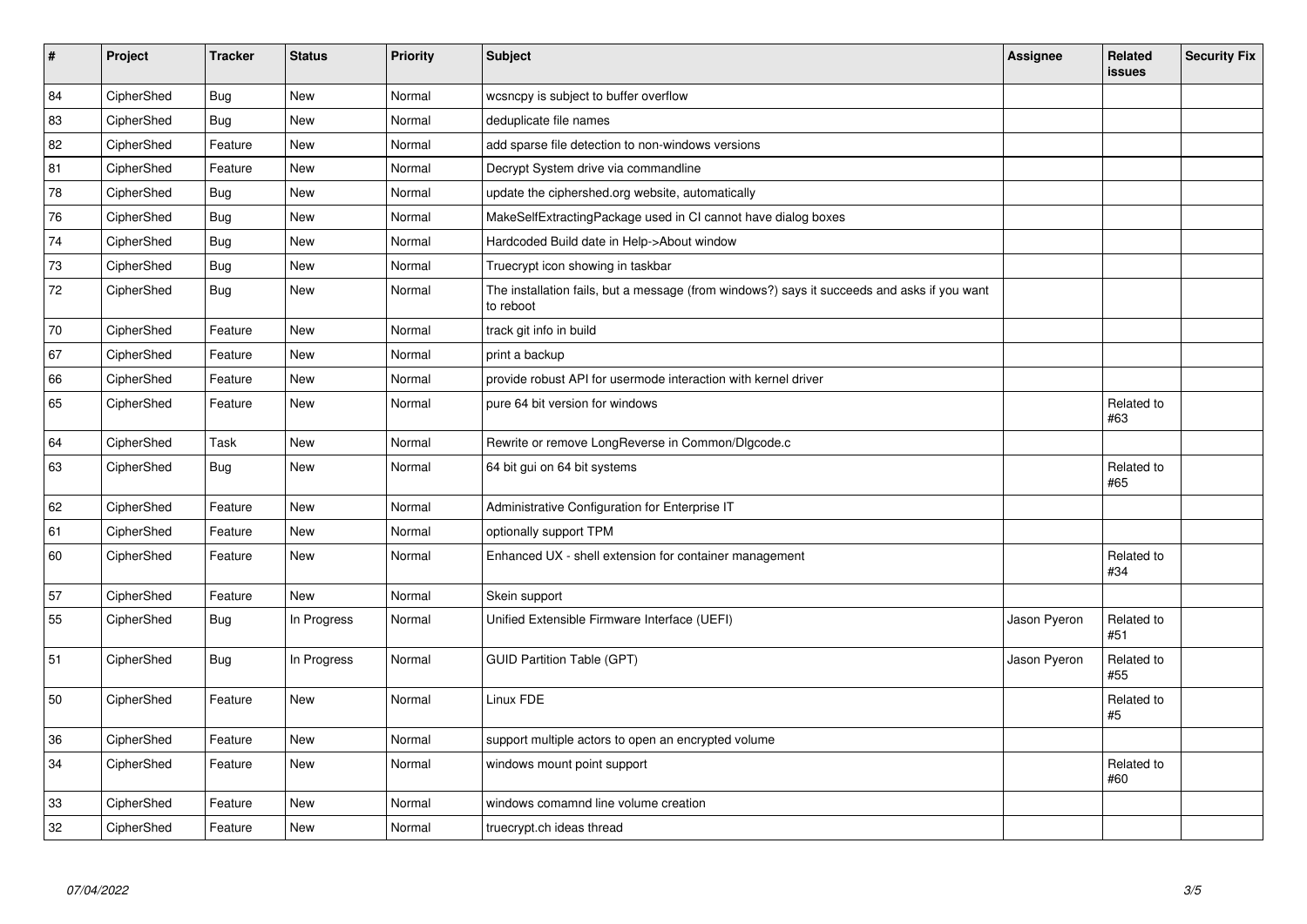| $\pmb{\#}$                | Project    | <b>Tracker</b> | <b>Status</b> | Priority | <b>Subject</b>                                             | <b>Assignee</b>             | Related<br>issues                                         | <b>Security Fix</b> |
|---------------------------|------------|----------------|---------------|----------|------------------------------------------------------------|-----------------------------|-----------------------------------------------------------|---------------------|
| 31                        | CipherShed | <b>Bug</b>     | New           | Normal   | there is duplicate code for password character checking    | Jason Pyeron                | Related to<br>#30                                         |                     |
| 30                        | CipherShed | <b>Bug</b>     | Resolved      | Normal   | Allowed character description is wrong                     |                             | Related to<br>#31                                         |                     |
| 29                        | CipherShed | Bug            | Resolved      | Normal   | Audit of 04af5c7 - Buffer Overflow: strcpy                 | Jason Pyeron                |                                                           |                     |
| 28                        | CipherShed | <b>Bug</b>     | Resolved      | Normal   | Audit of 04af5c7 - Buffer Overflow: strcat                 |                             |                                                           |                     |
| 26                        | CipherShed | <b>Bug</b>     | New           | Normal   | Large External Drive Support on Mac (>512byte sector size) |                             |                                                           |                     |
| 25                        | CipherShed | Task           | New           | Normal   | Broken applinks                                            |                             | Related to<br>#14                                         |                     |
| 24                        | CipherShed | Task           | New           | Normal   | Add Windows 8 / Server 2012                                | Rocki H                     |                                                           |                     |
| 23                        | CipherShed | <b>Bug</b>     | New           | Normal   | Windows 8 / 8.1 Fast Startup                               | Rocki H                     |                                                           |                     |
| 20                        | CipherShed | Task           | New           | Normal   | Create dmg for os x                                        |                             |                                                           |                     |
| 19                        | CipherShed | Task           | New           | Normal   | Create pkgbuild for arch                                   |                             |                                                           |                     |
| 18                        | CipherShed | Task           | New           | Normal   | Create rpm packaging                                       |                             |                                                           |                     |
| $17$                      | CipherShed | Task           | New           | Normal   | Create debian packaging                                    |                             |                                                           |                     |
| 15                        | CipherShed | Task           | New           | Normal   | Create Gnu Info page                                       | Eugene Wang                 | Related to<br>#12                                         |                     |
| 14                        | CipherShed | Bug            | New           | Normal   | Fixes urls in ui (/applink? links)                         |                             | Related to<br>#25                                         |                     |
| 13                        | CipherShed | Task           | New           | Normal   | List of all version numbers                                | Rocki H                     | Related to<br>#2                                          |                     |
| 12                        | CipherShed | Task           | In Progress   | Normal   | Write Documentation                                        | Eugene Wang                 | Related to<br>#15                                         |                     |
| 9                         | CipherShed | Task           | New           | Normal   | Create check-list of features to be tested                 | Pier-Luc Caron<br>St-Pierre |                                                           |                     |
| 8                         | CipherShed | Task           | New           | Normal   | Get graphics artist to work on artwork, icons              |                             |                                                           |                     |
| $\overline{7}$            | CipherShed | Task           | New           | Normal   | Mac build, installer, VM                                   | Jason Pyeron                |                                                           |                     |
| 6                         | CipherShed | Task           | New           | Normal   | Windows build, installer, VM                               | <b>Bill Cox</b>             |                                                           |                     |
| 5                         | CipherShed | Task           | New           | Normal   | Linux build, installer, VM                                 | Kyle Marek                  | Related to<br>#50                                         |                     |
| $\vert$ 4                 | CipherShed | Task           | New           | Normal   | Get Windows executable signing key                         | <b>Bill Cox</b>             |                                                           |                     |
| $\ensuremath{\mathsf{3}}$ | CipherShed | Task           | New           | Normal   | Finish initial bitmaps and icons                           |                             |                                                           |                     |
| $\sqrt{2}$                | CipherShed | Task           | New           | Normal   | Upgrade installer to uninstall TrueCrypt                   |                             | Related to<br>#1, Related<br>to #13,<br>Related to<br>#16 |                     |